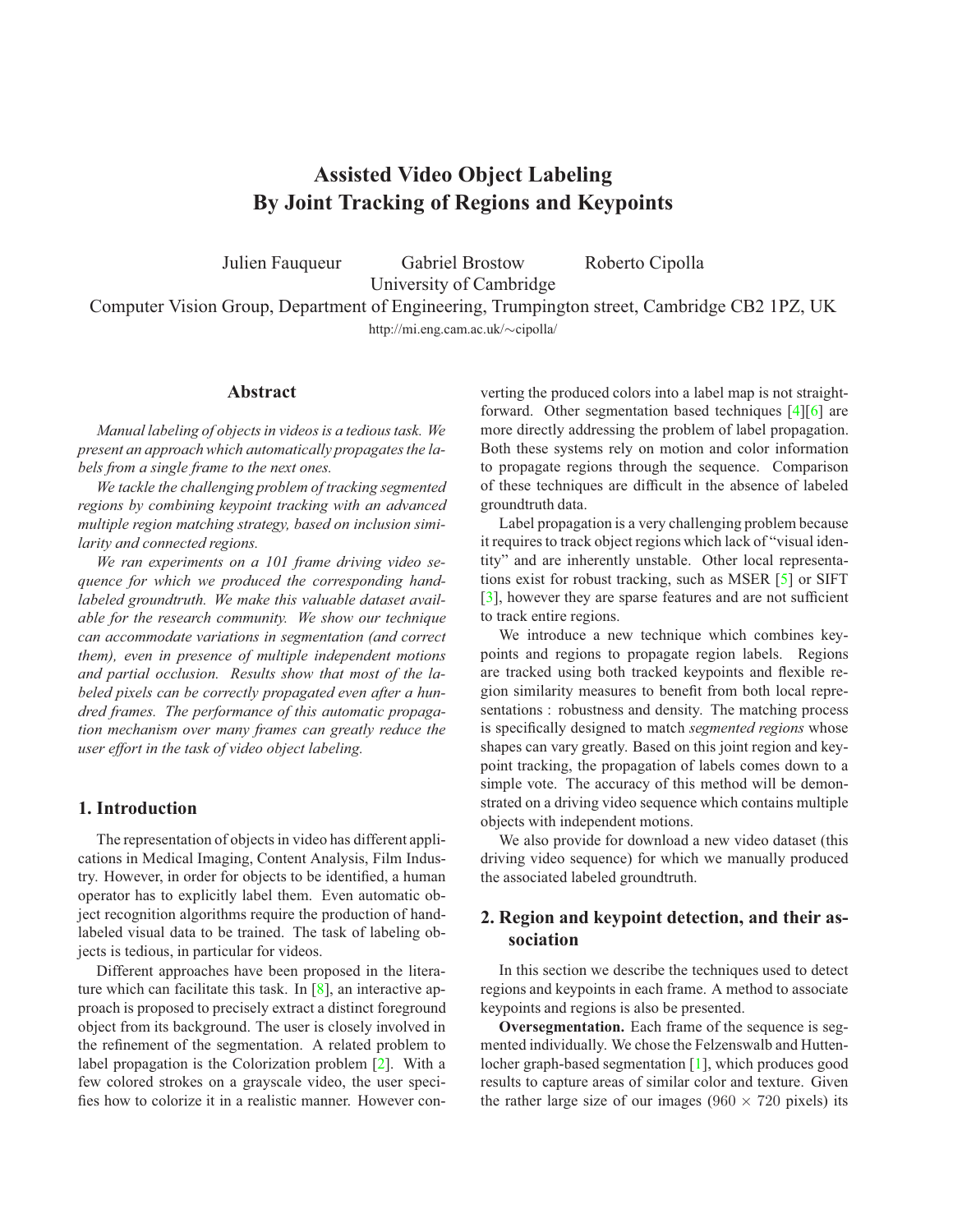computational efficiency is also an advantage. Based on the assumption that a very homogeneous region belongs to the same object, we produce an oversegmentation of the video frame (see figure 1). It reduces the risks of having two objects merged together, while it allows for a better approximation of the hand-labeled regions. We chose parameters with the following values : variance of gaussian smoothing  $\sigma = .8$ , granularity parameter  $k = 50$  and minimum region size of 50. On average this segmentation produced 1811 regions per image. As a comparison, our groundtruth handlabeled images have 150 hand-labeled regions on average on the same sequence. A median filter is applied to the segmented image to smooth the region boundaries, which tend to be more regular when drawn by a human.



Figure 1. Result of the image oversegmentation.

**Bi-directional keypoint detection.** Since we will be using the scale of keypoints to associate them with regions (see below), we need to obtain robust keypoints (with good repeatability across frames) along with an estimate of their scale. The SIFT algorithm [3] is a relevant choice to meet these requirements. The keypoints are matched across each pair of consecutive frames A and B. We first consider all matches from  $A$  to  $B$  then from  $B$  to  $A$  and which are mutual (i.e. a keypoint  $k_A$  in A which matches  $k_B$ in B is kept if  $k_B$  matches  $k_A$  and vice versa). This bidirectional matching technique prove to be very effective to obtain numerous robust keypoint matches. By skipping the rejection step based on the distance to the second closest match (as suggested in [3]), we allowed for more correct keypoint matches. We also reject matches for which the inter-keypoint distance in the image space is larger than 200 pixels. About 2000 keypoints are kept based on this bidirectional strategy. Note that the keypoint matching produces very few false positives since frames are very similar.

The **association between keypoints and regions** will be used both for tracking regions and propagating labels.

It is not an obvious task since keypoints can lie near a region boundary and using only their pixel location and see in which region they lie could be unstable. Instead we view a keypoint as a disc region whose radius is given by its scale which defines its support. A keypoint is associated with a region if at least half of its support disc intersects with the region. For efficiency we consider the square embedded in the disc rather than the entire disc. As we will see in section 3, only regions with at least one keypoint are candidates for stable matches.

#### **3. Region tracking**

In this section, we describe the process of tracking the segmented regions between consecutive frames. It is a challenging problem because the changes in segmentation imply that most regions can potentially match many regions. We will first discuss the necessity for adequate descriptors and similarity measures to compare region appearance. We will describe the two step tracking process which first relies on the matching of stable regions which are then used to match the other ambiguous ones.

#### **3.1. Appearance matching for segmented regions**

Our first attempt for tracking regions involved using a combination of state-of-the-art regions descriptors for color (average color, color histogram), shape (compactness and eccentricity) and texture (Gabor-based descriptor). We observed that they did very well to match only very similar regions, *when they exist*. However, between two consecutive frames, even if they are very similar, most of the segmented regions change noticeably in their geometry (boundaries, area and shape). As a consequence, the global appearance of regions can change significantly and these descriptors will fail. In this section we present similarity measures which can match segmented regions in a flexible and accurate way.

The key idea for matching segmented regions is to measure *how much they have in common* rather than *how similar they are overall*. A simple and efficient solution is the *Histogram Intersection* similarity measure [7]. Given two regions  $r_A$  and  $r_B$  and their respective color histograms  $h_A$ and  $h_B$ , the Histogram Intersection  $HI(r_A, r_B)$  counts how many pixels are similar in  $r_A$  and  $r_B$  :

$$
HI(r_A, r_B) = \sum_{i=1}^{n} \min(h_A(i), h_B(i))
$$
 (1)

where  $n$  denotes the number of quantized colors. We use  $n = 6<sup>3</sup> = 216$  quantized colors in the Luv color space. Unlike classic  $L^P$  distances, the strength of the Histogram Intersection is to completely ignore pixels which fall in different bins. We now detail two measures based on it which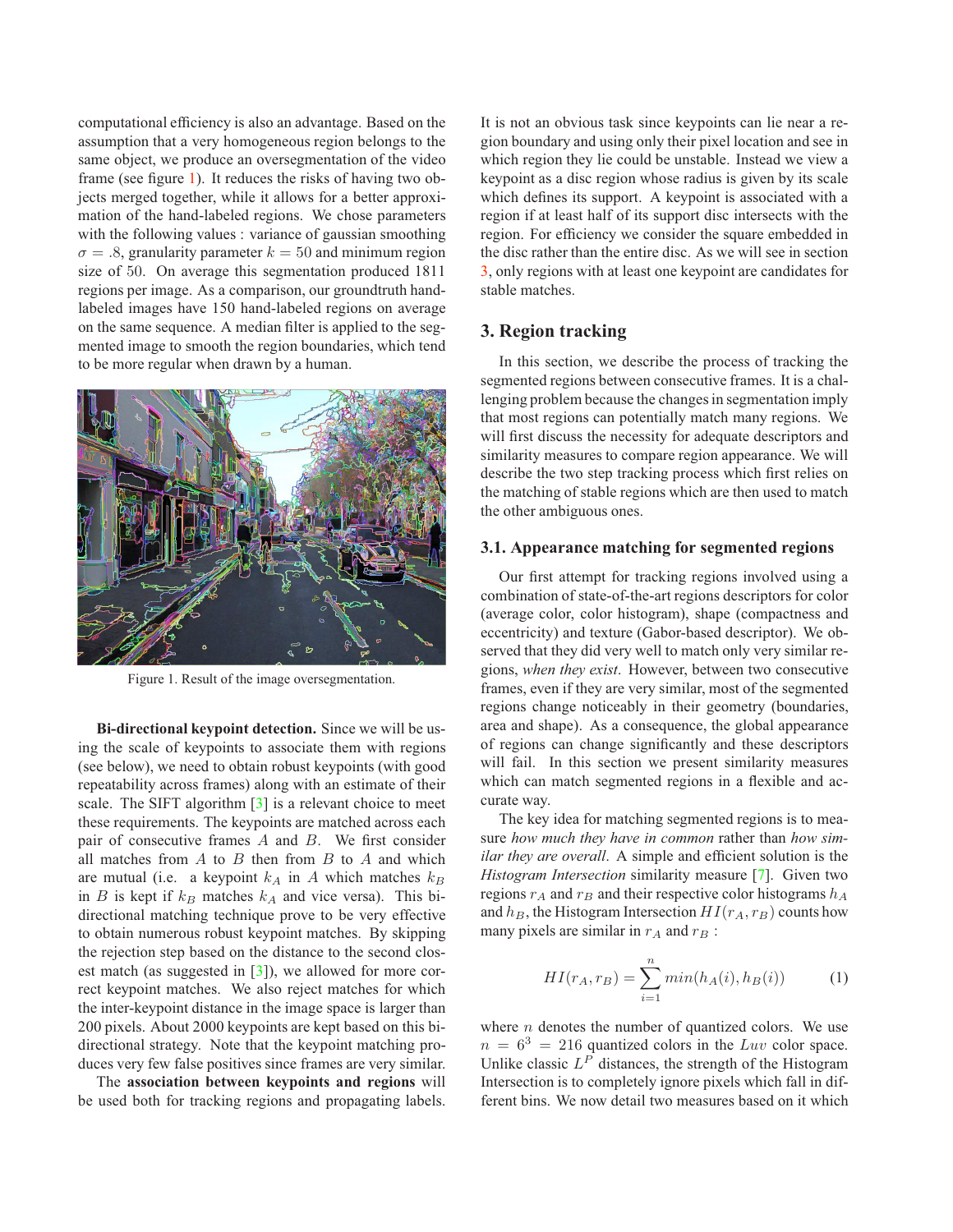model two different types of appearance similarity between regions.

The first one is the normalized Histogram Intersection [7] which we propose to use as an **inclusion similarity** measure between two regions  $r_A$  and  $r_B$  :

$$
m_I(r_A, r_B) = HI(r_A, r_B)/card(r_A)
$$
 (2)

Note it is not a symmetric measure. It takes values in [0; 1] and is maximum when all pixels in  $r_A$  have a similar pixel in  $r_B$ , i.e.  $r_A \,\subset r_B$ . We will explain in section 3.3 how this inclusion measure is relevant to match similar regions of different shapes obtained from different segmentations.

The second one measures an **overall similarity** :

$$
m_O(r_A, r_B) = HI(r_A, r_B) / max(card(r_A), card(r_B))
$$
\n(3)

Unlike  $m<sub>I</sub>$ ,  $m<sub>O</sub>$  is maximum (i.e. = 1) when both regions have the same number of similar pixels.

#### **3.2. Matching stable regions**

We focus on the pairs of regions between the two frames for which the matching is the most reliable by using their associated keypoints. They reduce the error and the complexity of the overall tracking process. In section 2 we explained how keypoints were associated with regions in the same frame and matched with keypoints in the next frame. By transitivity, we use the matched keypoints between two frames to match their corresponding regions. Since regions can have more than one keypoint, a region is matched to the one which shares the most matching keypoints. This strategy is a sufficient condition to ensure that the two regions cover a common patch of the scene (up to the keypoint matching accuracy). We also add a constraint on overall similarity to match those regions to avoid, for instance, a tiny region matching a much larger one. We use the overall appearence similarity measure  $m<sub>O</sub>$  (formula 3). Therefore, two regions are called *stable regions* if they have a maximum number of matching keypoints in common (which is non-zero) and if  $m_O(r_A, r_B) \geq \tau_O$ . A value of  $\tau_O = 0.3$ was found to be sufficient to reject unlikely matches. Both regions are said to constitute a *stable match* for eachother. We denote as  $M_s(r)$  the stable matches for a region r.

#### **3.3. Matching ambiguous regions**

After matching stable regions, we are left with regions with no keypoints in them or with keypoints which could not be associated with regions and we refer to them as "ambiguous regions". Typically those regions exhibit very little variation (such as sky, grass, road, uniform areas) and are harder to register. They tend to be fragmented by the oversegmentation into similar regions whose shapes vary greatly across frames. As a consequence, they are the most challenging regions to match.

By counting the number of similar pixels in common between two regions, the inclusion similarity measure  $m<sub>I</sub>$  is a natural solution to match similar regions obtained from different segmentations. Let us denote as  $r_A$  a region in frame A and  $r_B$  a region in the subsequent frame B. We determine all non-stable regions in A potentially included in a region in  $B$  and pick the closest one which we define as  $M_a(r_A) = argmin\{||r_B - r_A|| \mid m_I(r_A, r_B) \geq \tau_I\},\$ where  $|| \cdot ||$  denotes the inter-region distance defined as the euclidean distance between their centre of mass. Conversely for frame  $B$ , we determine non-stable regions in  $B$ potentially included in a region in A and pick the closest one  $M_a(r_B) = argmin\{||r_A - r_B|| \mid m_I(r_B, r_A) \geq \tau_I\}.$  We require that  $r_A$  has at least half its pixels in common with  $r_A$ , by setting  $\tau_I = 0.5$ .

Note that ambiguous matches are asymmetric whereas stable matches are symmetric : if  $r_A$  is a stable match for  $r_B$  then  $r_B$  is a stable match for  $r_A$ , but if an ambiguous region  $r_A$  matches  $r_B$  (which can either be a stable or an ambiguous region), then  $r_B$  is not necessarily an ambiguous match for  $r_A$ .

### **3.4. Consolidate multiple matches for adjacent regions**

So far we have looked at individual matches for both stable and ambiguous regions. Without additional contextual information, some false matches may persist. In particular, since we previously allowed multiple regions to match a same region (to handle changes in segmentation), we now want to keep only the best group of *connected* regions which match a same region.

For each region in a frame A, we consider the ambiguous region that the region matched as well as the regions that match it in the next frame  $B$ . This group of matching regions is denoted as M. Among those regions, we only consider the group of connected matching regions whose histogram maximizes the similarity for the region. The workflow is the following :

- 1. List matching regions in  $B$ : for each region  $r_A$ ,  $M_a(r_A)$  denotes its ambiguous match. The ambiguous regions which match  $r_A$  are denoted as  $M_a^{-1}(r_A)$  =  ${r_B \mid M_a(r_B) = r_A}$  and the stable ones as  $M_s^{-1}(r_A) = \{r_B \mid M_s(r_B) = r_A\}$ . So the set of potential matches for  $r_A$  is  $M = M_a(r_A) \cup M_a^{-1}(r_A) \cup$  $M_s^{-1}(r_A)$
- 2. List groups of connected matching regions in  $B$  : among regions in  $M$  we only want to consider groups of connected regions which contain stable regions (if any). Such a group is written as  $G = \{r \in M | \bigcup r$  is connected and  $\bigcup r \supset M_s^{-1}(r_A)$
- 3. Find best adjacent group : we define the best group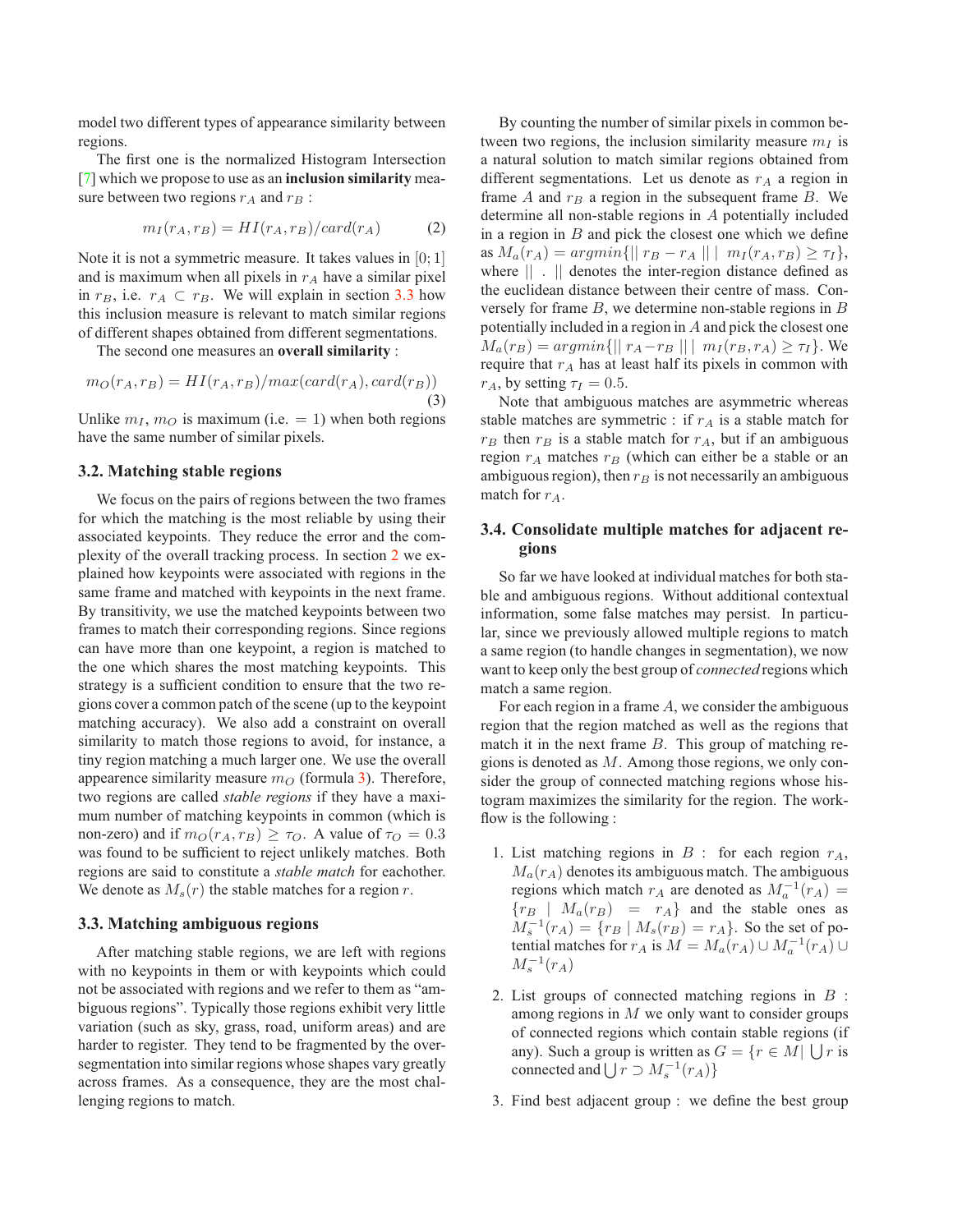of regions as the set  $G^*$  which maximizes the overall appearance similarity between  $r_A$  and all groups  $G$ :  $G^* = \text{argmax} \{ m_O(r_A, G) \}^1$ . Regions in  $M \setminus G^*$  are released, i.e. match the "void" class.

The same workflow is then applied between the frame B and  $A$  (simply by swapping  $A$ 's and  $B$ 's in the notations).



Figure 2. Example of multiple region match across steps 1 to 3 for both frames. We show two segmented road regions from two consecutive frames (left versus right figures). The top regions were mutually matched in step 1 (applied to each frame), in spite of their shape difference. In steps 2 and 3, many small connected regions matched the big region in the other frame, thanks to the inclusion similarity measure and the adjacent region grouping strategy. The bottom row shows the final optimal match between the groups of connected regions (tiny and big ones) in both frames. In the propagation step, both groups will be considered as two single regions which are more coherent than the initial big ones alone. This shows that this strategy can cope with variable regions and even improve the final segmentation.

Figure 2 illustrates how this iterative workflow can match two groups of adjacent road regions of different shapes but similar appearance. By selecting the best arrangement of connected regions, the two final matched groups of connected regions produce two more coherent regions and hence a better match. More generally, an important property of our matching scheme is its ability to improve the segmentation in each frame by grouping adjacent regions and matching them to a larger one. Note that a classic region merging algorithm applied to each frame *separately* could not offer the same performance, because it is harder to assess whether two adjacent regions belong to the *same* region.

These steps conclude the region matching process. The outcome is an association between regions across two frames in which each region matches another region and can be matched by many regions from the other frame.

At the end of this matching process, a few regions can be left unmatched when they did not meet the above criteria because they are too ambiguous or because they belong to an object which has disappeared.

#### **4. Label propagation**

So far, we have not used the label information. All the previous steps for extracting regions and keypoints and matching are done automatically without user interaction. As stated earlier, we require the user to provide an input labeled image only for the first frame of the sequence.

In this section, we explain how the labels from the input map are associated with regions and keypoints in the first frame, and then how labels are propagated in subsequent frames using the tracked regions(as explained in section 3).

Let  $A$  denote a frame and  $B$  its subsequent one. Given a labeled frame  $L_A$  corresponding to A (whether it be the first hand labeled frame or the previous estimated frame), we want to produce the estimated labeled frame  $L_B$  for B. A labeled map consists of uniform color blobs which identify each object with a color (e.g. red for building in figure 3). Black color identifies the "void" label and is used to refer to semantically ambiguous areas.

**Keypoint-to-label association in** A **and** B**.** For the first frame, keypoints are associated with labels by intersecting their support regions in A (see section 2) with  $L_A$ , if the most frequent label appears at least on half its support region. Since the keypoint matches are robust and their support regions are small, this association is robust. So we produce directly the keypoint-label association for frame B based on the corresponding matching keypoints. For the subsequent frames, the keypoint-label association will then be provided by the previous frame. **Region-to-label association in** A**.** Likewise, by intersecting the segmented map of A with  $L_A$ , each region is associated with the most frequent label within its area. **Region-to-label association in** B**.** Many regions in A (who have now a label) are likely to match a same region  $r_B$  from the previous matching process (section 3). For each  $r_B$  we consider the most frequent label  $l_R$  among the  $r_A$ 's which match  $r_B$ . If  $r_B$  contains keypoints which have been assigned a label then we consider,  $l_K$ , the most frequent of these labels within  $r_B$ . Most of the time  $l_R$  and  $l_K$  will coincide. If they do not and one of them is "void" then we assign the other label to  $r_B$ . If they are different and not void, then we assign  $l_K$  if more than one keypoint has it or  $l_R$  otherwise.

#### **5. Experiments and the hand-labeled dataset**

We are interested in the problem of automated driving cars and recognizing the main objects relevant to a driver, such as road, pedestrians, vehicles.

**Dataset capture**. In the absence of available video footage for our problem, we produced our own dataset, with a camera mounted on the passenger seat in a car. A highdefinition digital camera was used, capturing  $960 \times 720$ pixel frames at 30fps. We filmed about 90 minutes in the streets of our city. The results we report here were obtained

 $\frac{1}{1}m_Q(r_A, G)$  denotes the similarity between  $r_A$ <br>  $\frac{1}{1}$  the set of regions  $G$  which is defined as a and the set of regions  $G$  which is defined as  $\sum_{r \in G} HI(r_A, r) / max(card(r_A), \sum_{r \in G} card(r))$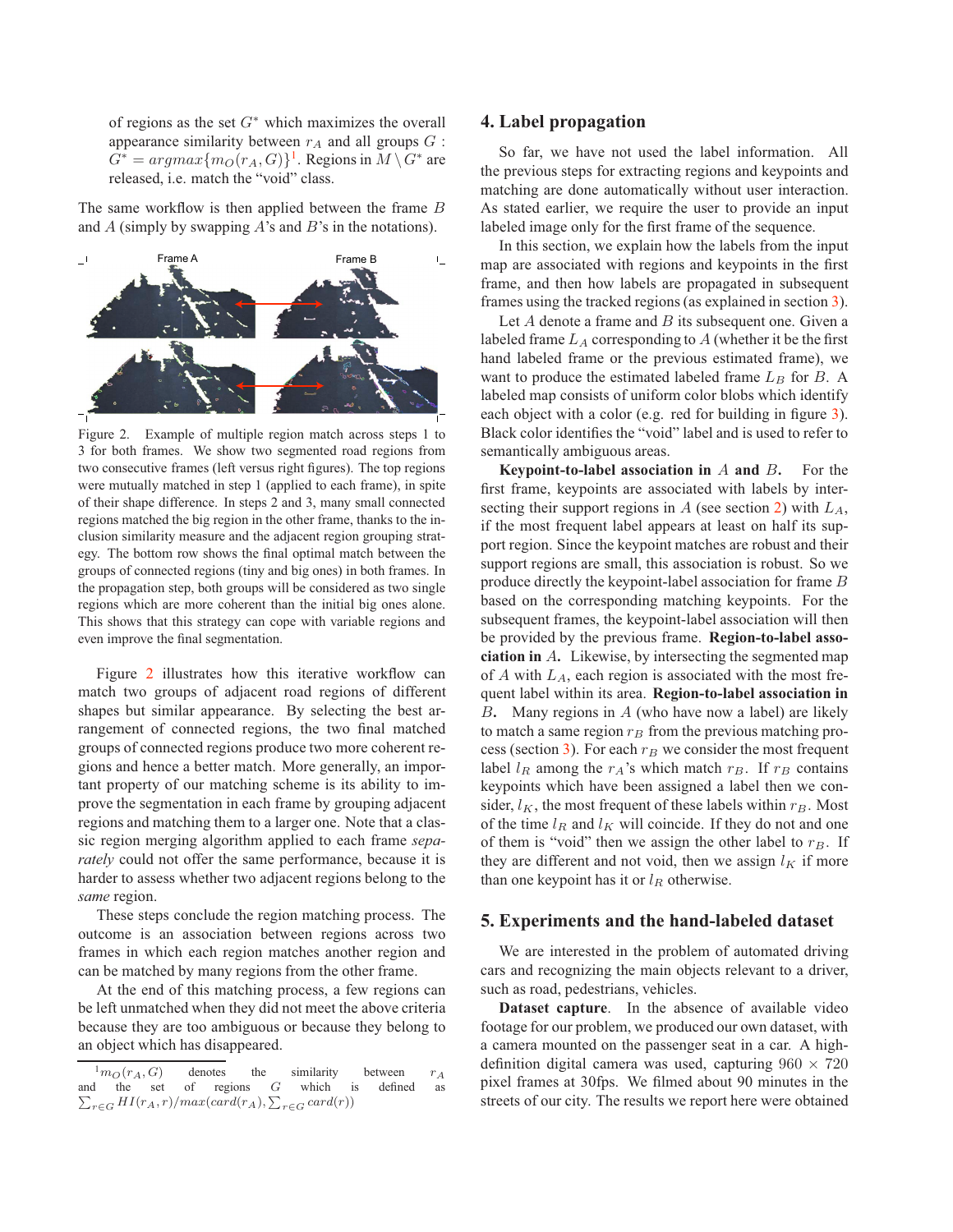

Figure 3. Original image (first frame of the sequence) and corresponding hand labeled image.



Figure 4. Original image (last frame of the sequence) and corresponding hand labeled image. The bicyclist is the same but most of the scene has changed.

on a sub-sequence of 101 consecutives frames subsampled every other frames (from 202 frames). It corresponds to 6 seconds of continuous driving. No part of the scene remains static and various events occur involving multiple moving objects : crossing two cars (one makes a turn), following then overtaking bicyclists, three groups of pedestrians walking in both direction and a remote bus takes a turn. The first and last frames are shown in figures 3 and 4 with their corresponding labeled frames.

**Hand labeling**. In order to validate our approach, we hired people to produce manually the labeled maps for each of the 101 frames. They painted the areas corresponding to a predefined list of 32 objects of interest given a specific palette of colors. They have used a program that we developed for this task which offers various automatic segmentations along with floodfilling and manual painting capabilities. We corrected the labeled sequence to make sure that no object was left out and that the "labeling style" (which does vary depending on the person) was consistent across the sequence. By logging and timing each stroke, we were able to estimate the hand labeling time for one frame to be around 20-25 minutes (this duration can vary greatly depending on the complexity of the scene). The first labeled frame was used to initialize our algorithm while the following 100 ones were used to compare our estimated labeled maps and report the accuracy of our method. Both the original image sequence and its corresponding hand-labeled sequence have been made available for download<sup>2</sup>. We believe this unique dataset can constitute a valuable testbed in

the research community to validate various Computer Vision algorithms.

**Implementation**. Our program was written in  $C^{++}$  using the OpenCV $3$  library and run on a 2GHz dual core PC. We used the authors' implementation of the SIFT keypoint extraction<sup>4</sup> and the segmentation algorithms<sup>5</sup>. The total runtime for processing the 101 frames was 82 minutes (about 49s/frame on average) of which 23 minutes were taken by the segmentation, keypoint extraction and region detection and description. Region tracking and propagation took the 59 remaining minutes, most of which are taken by a few cases when many region groupings are inspected in the step 3 of the region matching. The actual propagation step, as described in section 4, takes only 0.6s per image.

#### **6. Results**

**Automatic region segmentation**. We observed that the region tracking strategy (section 3.3) was able to merge similar adjacent regions consistently by matching them to larger regions in consequent frames. In spite of the oversegmentation, there were still situations where some part of an object was merged with the background if they had very similar appearance. This type of error is inherent to any unsupervised segmentation algorithm and only manual interaction could correct this type of error.

**Region tracking**. Compared to an early version of our algorithm, we noted that the addition of keypoints was crucial to register the regions to the same location in the scene and thus avoid severe propagation of labeling errors. In the absence of any motion model, keypoints improved the region tracking in ambiguous cases, such as moving and repetitive pattern (e.g. as lane markings or a facade behind a fence). The use of keypoint and histogram intersection proved to be flexible and effective to match regions correctly in very challenging conditions : multiple moving objects, partial occlusion and changes in segmentation.

Mismatch problems usually include two moving objects which are connected in the image plane and for which a keypoint or a region switches from one object to another. This type of error could not be corrected automatically. Small objects such as sign poles were hardly tracked because of their small size and their lack of saliency. However, sometimes a single keypoint could help tracking a non-trivial region, such as a small shop sign.

**Label propagation**. The overall performance of our label propagation method was measured based on the confusion matrix for all object classes between the groundtruth labeled frames and each estimated labeled frame. The results of the progagation can be viewed in the supplementary

<sup>2</sup>http://www.eng.cam.ac.uk/∼jf330/CamSeq01/

<sup>3</sup>http://sourceforge.net/projects/opencv/

<sup>4</sup>http://www.cs.ubc.ca/∼lowe/keypoints/ 5http://people.cs.uchicago.edu/∼pff/segment/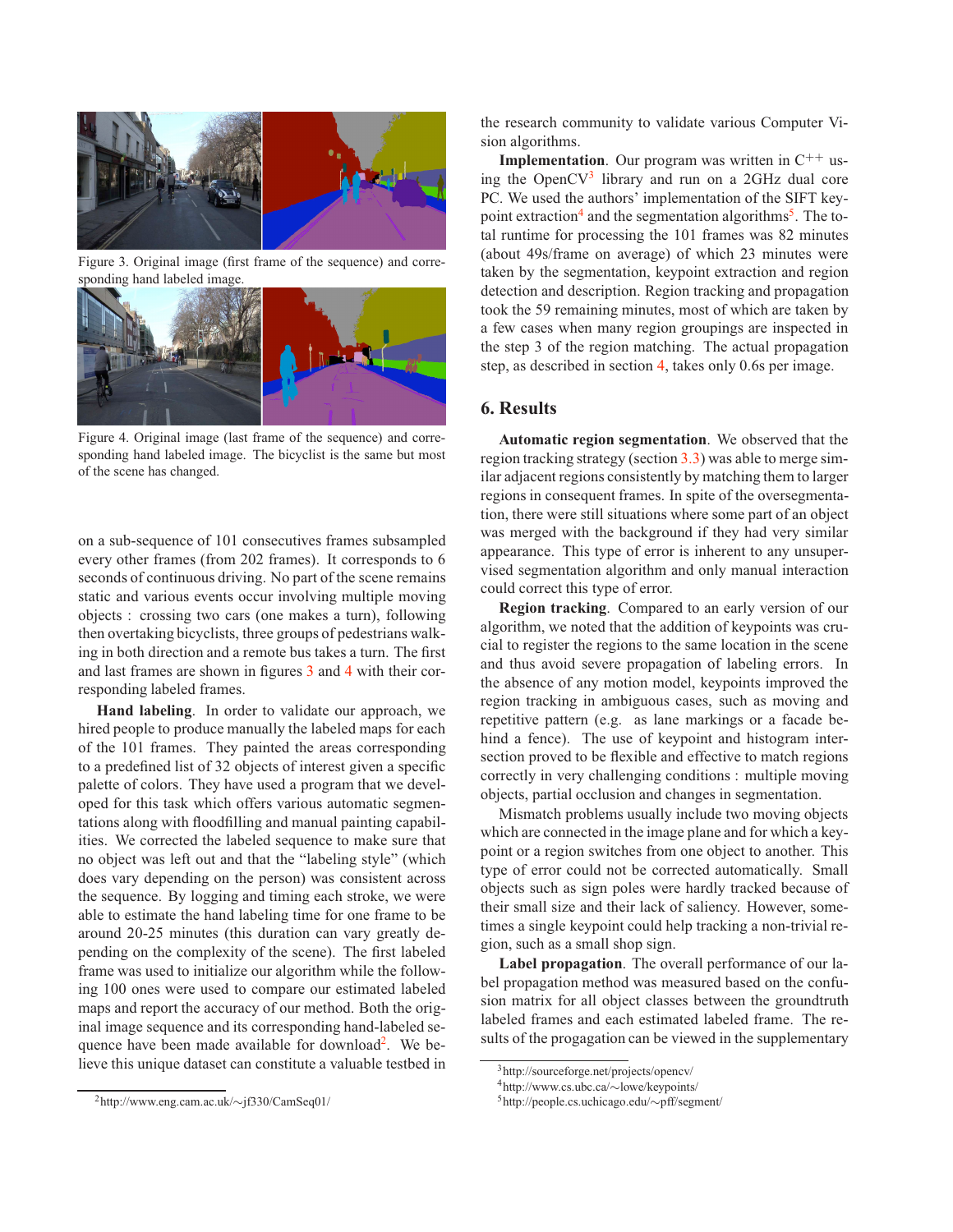video. We measure the propagation accuracy rates for the object classes normalized by the object size. In other words, this rate indicates the percentage of pixels for a given class which were correctly labeled in each frame. In figures 5 and 6, we show the evolution of propagation accuracy through frames of the most frequent classes along with their population per frame. The correct propagation rates vary significantly from <1% to 98% across the sequence depending on the class. In particular, the highest rates are generally obtained by the largest objects such as road and building (figure 5). Cars (figure 5) and bicyclists (figure 6), although representing only 1% and 2% in size on average, achieve reasonably well. Those latter classes are particularly important to detect in a driving environment. In figure 6, we can observe the "LaneMkgsDriv" (drivable lane markings) accuracy drops rapidly although they are still present in the sequence (bottom left figure). Unlike large continuous regions such as building, lane markings are composed of interrupted similar patches on the road and their track is quickly lost.



Figure 5. Label propagation normalized accuracy per frame across the sequence for the biggest classes and size of the classes in each frame. Both size and accuracy measures are calculated using the groundtruth frames. The presence of local minima in most of the accuracy curves show that partial occlusion is handled (i.e. part of an object is lost and then recovered).

The reported rates are normalized by their population.



Figure 6. Same as figure 5, but for the smaller classes.



Figure 7. Overall accuracy for label propagation averaged over all classes.

But from the human labeler point of view, the overall number of correctly classified pixels really matters, as shown in figure 7. It drops from 98% to 53% at the last frame. Given the difficulty of this sequence and the absence of user input throughout the sequence, those rates are very encouraging. The area below this curve can be viewed as the number of pixels the user will not have to label. Given that each image takes 20-25 minutes to label, it means a considerable time gain.

## **7. Conclusion**

We have presented a new flexible yet robust technique to automate the propagation of object labels in video based on